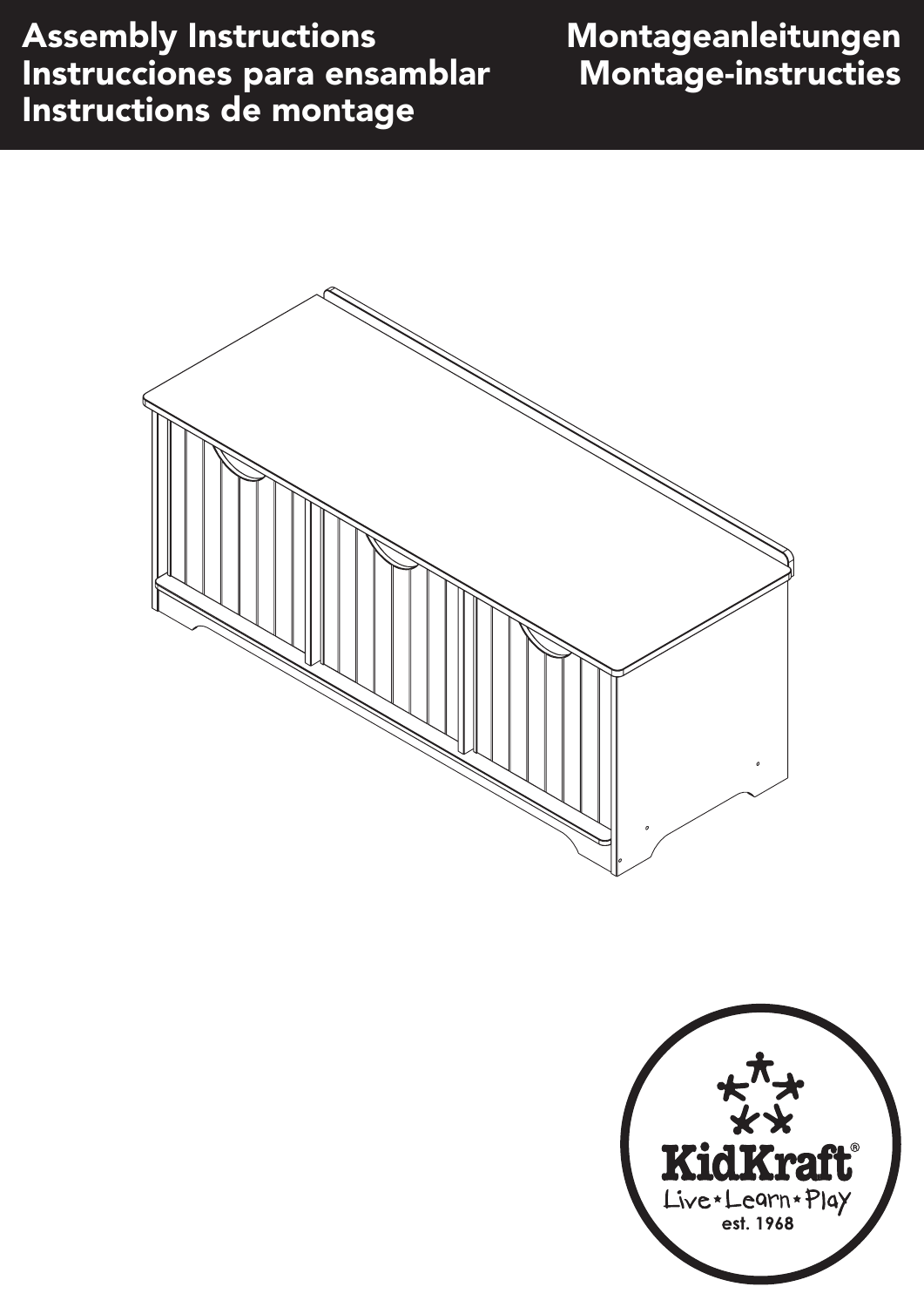

All hardware dimensions are approximate. Toutes les dimensions du matériel sont approximatives.

Parts and Hardware Partes y Piezas Para Instalación Pièces et Matériel Teile und Befestigungsmaterial Onderdelen en Schroeven en Gereedschap

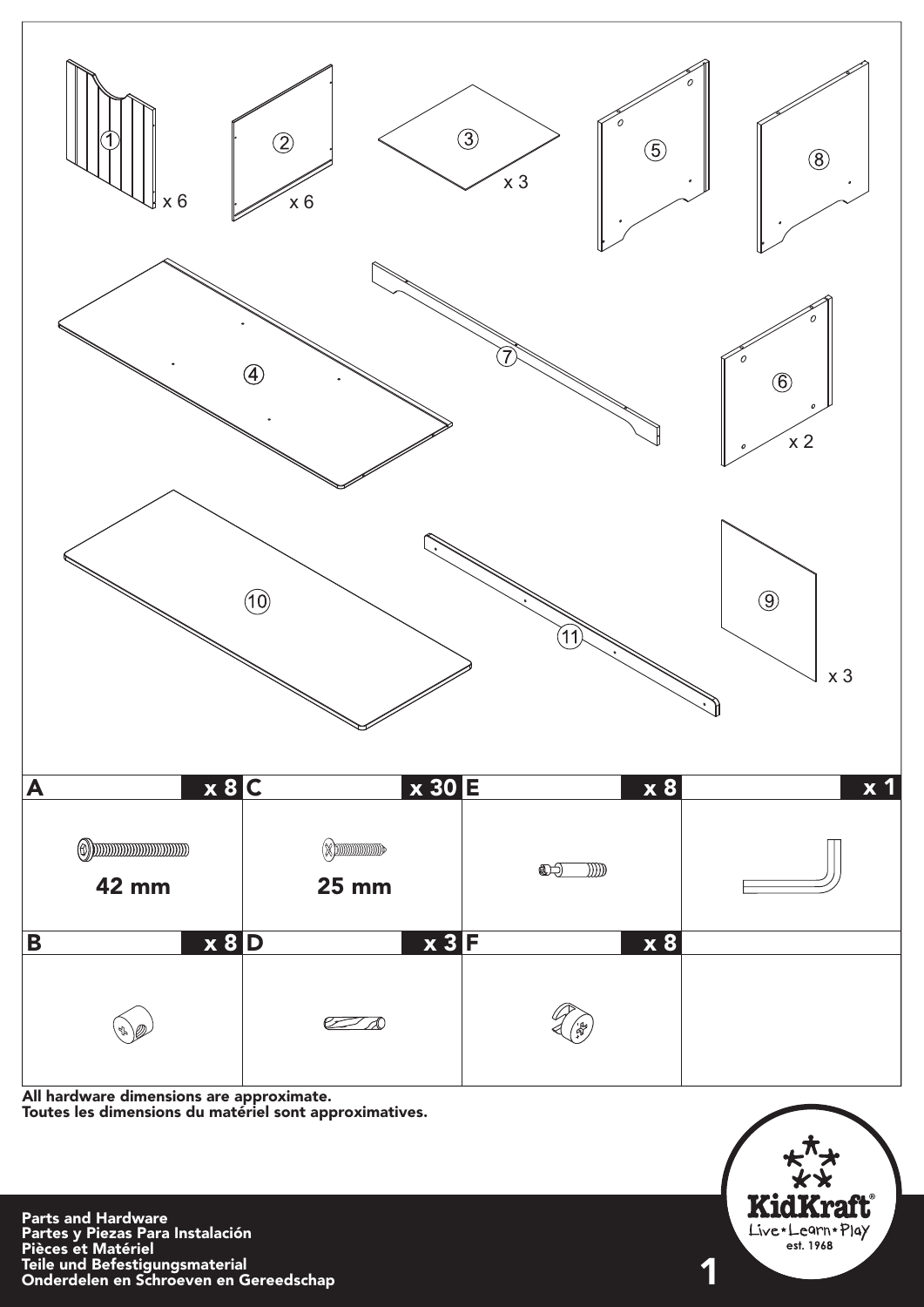

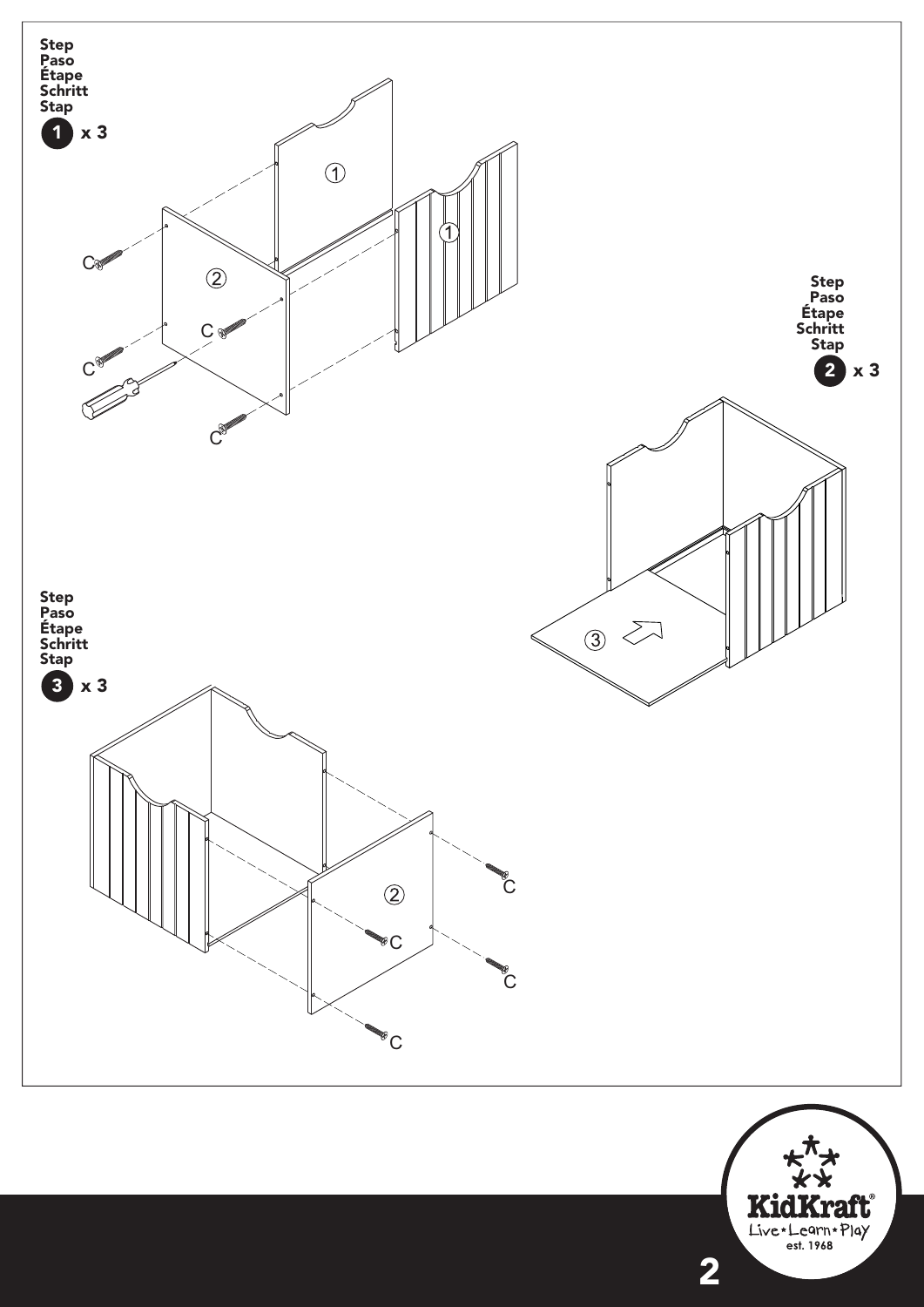

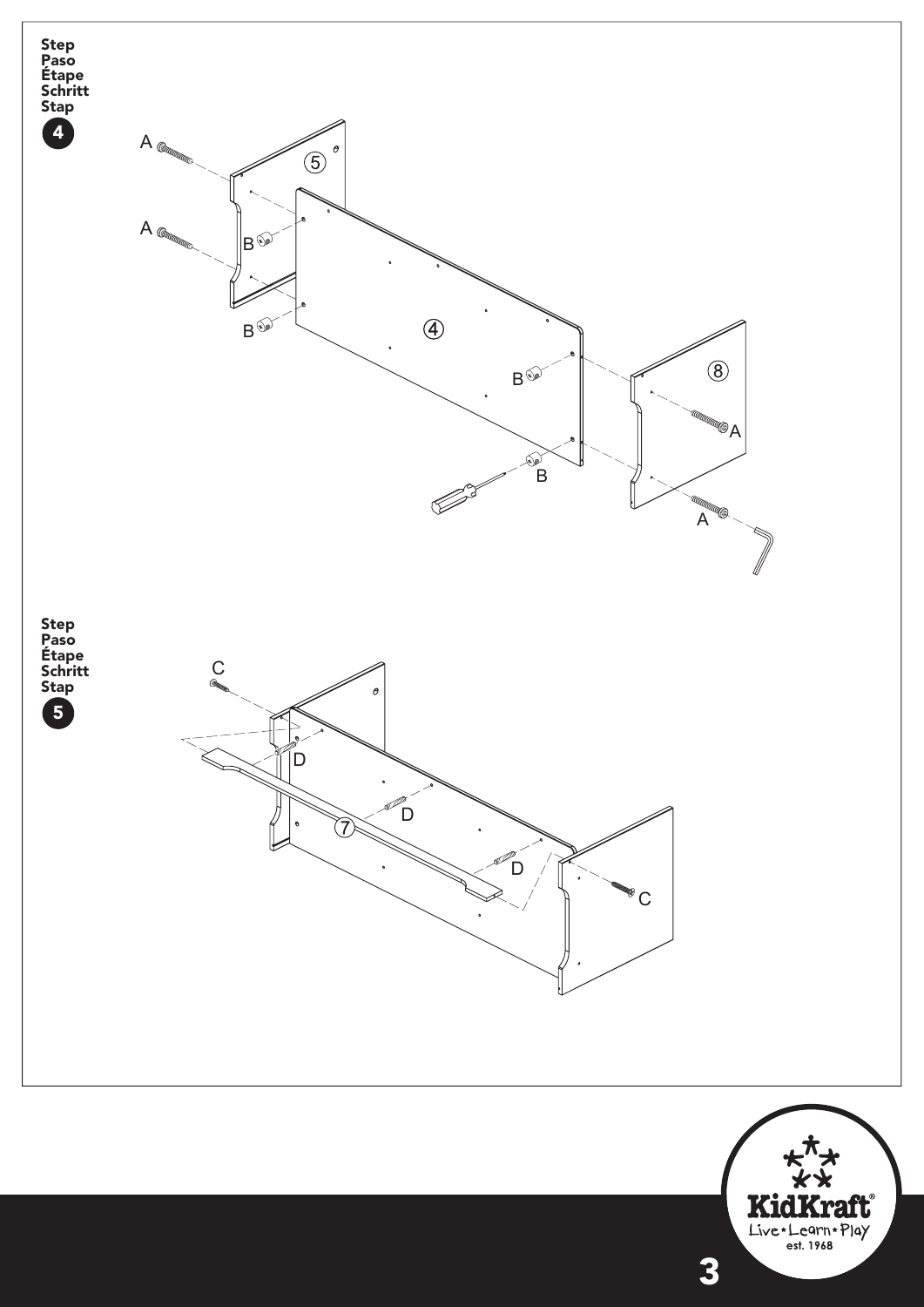

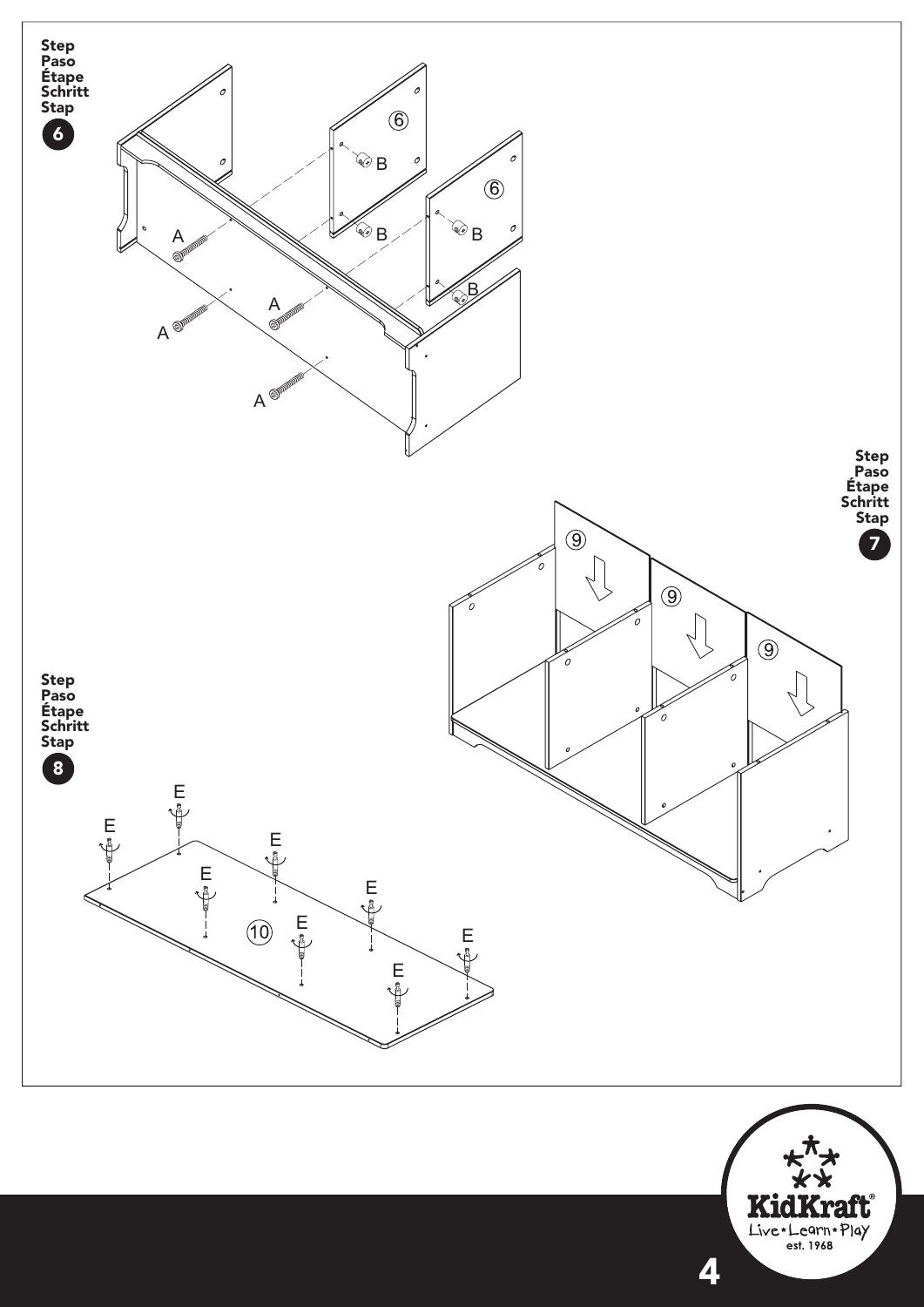

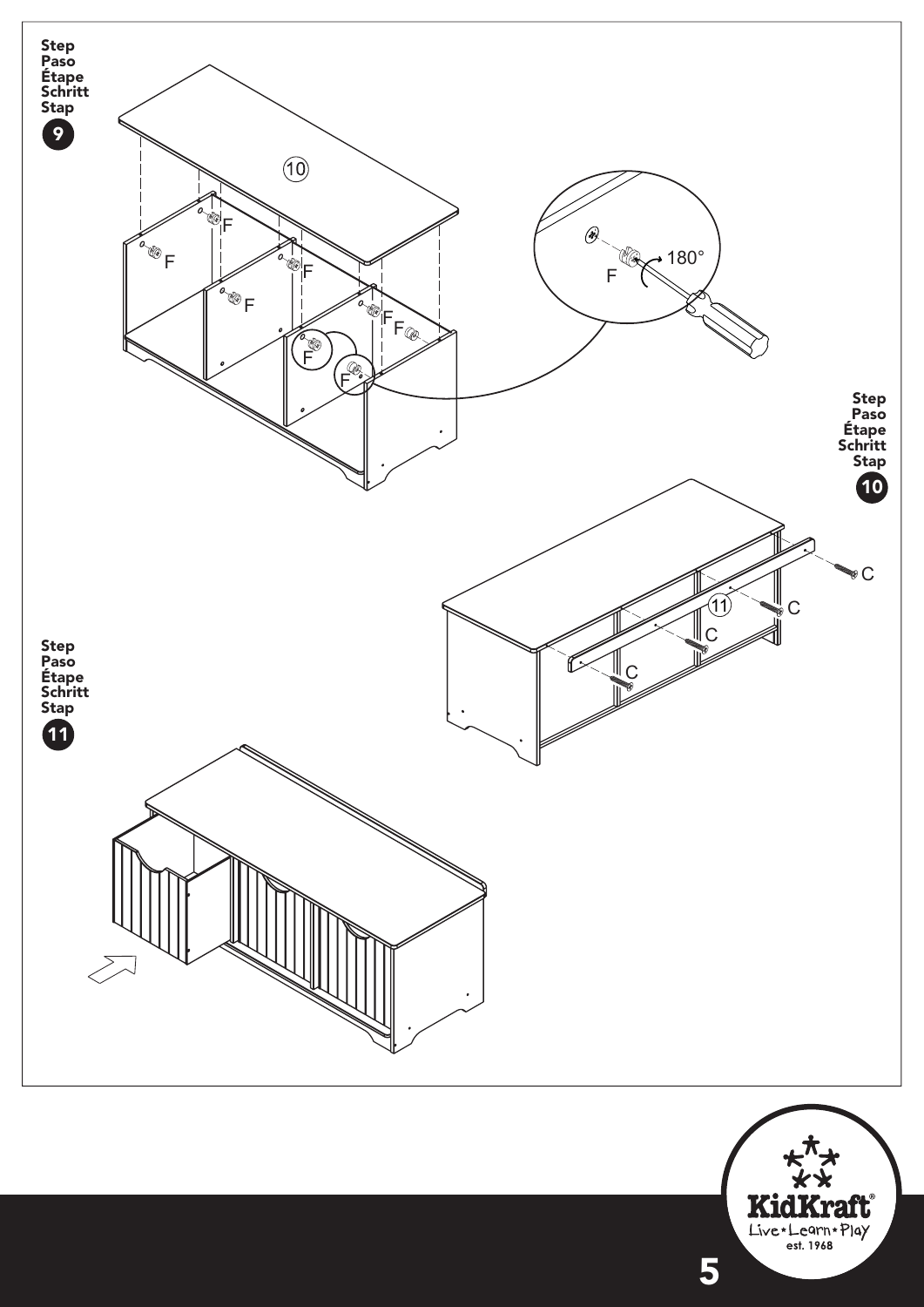### KidKraft is here to help!

If you have any issues with your item or need any assistance, please contact us. Email us with the **item number**, description of the problem,

#### part number and batch code.

(Your batch number is located on the bottom left of this sheet of paper.)

## ¡En KidKraft estamos para ayudarle!

Si tiene algún problema con su artículo o necesita ayuda, por favor contáctenos. Envíenos un correo electrónico con el número del artículo, descripción del problema, número de la pieza y código de lote.

(Su código de lote se localiza en la parte inferior izquierda de esta página.)

## KidKraft est là pour vous aider!

Si vous avez un problème avec un article ou si vous avez besoin d'assistance, contactez-nous s'il vous plait. Envoyez-nous un e-mail précisant le numéro de référence, la description du problème, le numéro de référence de la pièce et le code de lot.

(Votre la pièce et le code de lot est situé en bas à gauche de cette feuille.)

# KidKraft hilft Ihnen gerne!

Sie können uns jederzeit kontaktieren, falls Sie Probleme mit Ihrem Artikel haben oder sonst Unterstützung benötigen. Senden Sie uns einfach eine E-Mail mit der Artikelnummer, eine Beschreibung des Problems sowie der Teile- und Chargennummer.

(Sie finden Ihre Chargennummer unten links auf dieser Seite.)

# KidKraft helpt u graag!

Neem alstublieft contact met ons op als u een probleem heeft met uw artikel of hulp nodig heeft. Email ons het artikelnummer, een omschrijving van het probleem, het onderdeelnummer en de partij-code. (De partij-code vindt u onderaan links op deze pagina.)

6

Batch Code / Código De Lote / La Pièce Et Le Code De Lot / Chargennummer / Partij-code: